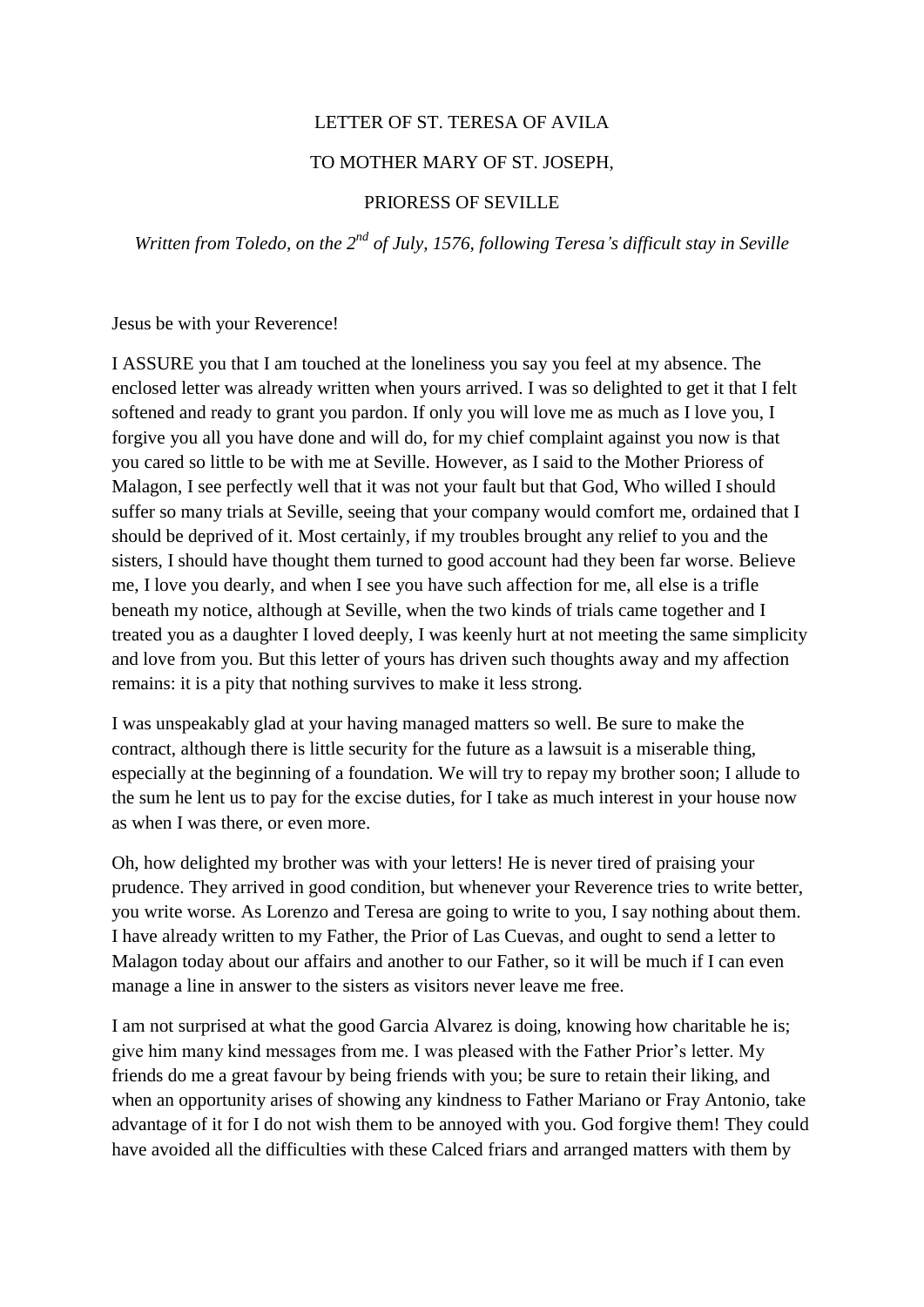behaving differently. Our Father is deeply grieved about it. He is in good health and the Nuncio approves of his not returning to Andalusia.

You cannot complain again that I do not write to you often. Treat me in the same way, for your letters give me extreme pleasure. I knew nothing of what was happening at Seville as our Father writes very briefly: doubtless he can do no more: May God be with you and make you a great saint!

I had written a great part of this letter before reading Gabriela's. She tells me she is ill and suffers with pains in her stomach: God grant it may be nothing worse! I cannot remember now whom I charged to take care of you: let the Subprioress do so and be sure to obey her. Attend to your health for love of me; I should suffer unspeakably if it failed. God give you strength as I ask of Him! Remember me kindly to Beatriz' mother and to Delgado. The Prioress sends her remembrances to you. We were all glad to hear how well you are getting on: may it always be so. I think I told you that today is the feast of the Visitation.

The cleric came to say his Mass and went away afterwards. I spoke to him and would have paid him some kind attention, had he stayed. However, he said that he had a companion with him and left on that pretext.

The year 1576.

Yours,

Teresa de Jesus.

P.S. Sister Gabriela tells me that you keep the convent in perfect order: how I should like to see it! I have not yet had time to find out from whom all the letters come that you forwarded. I was highly pleased with the one from our good Father, Garcia Alvarez, and gladly write to him: my daughters must forgive me if I only answer him who is so kind to them. I have made further enquiries about the postulant; there is no question of admitting her for the present.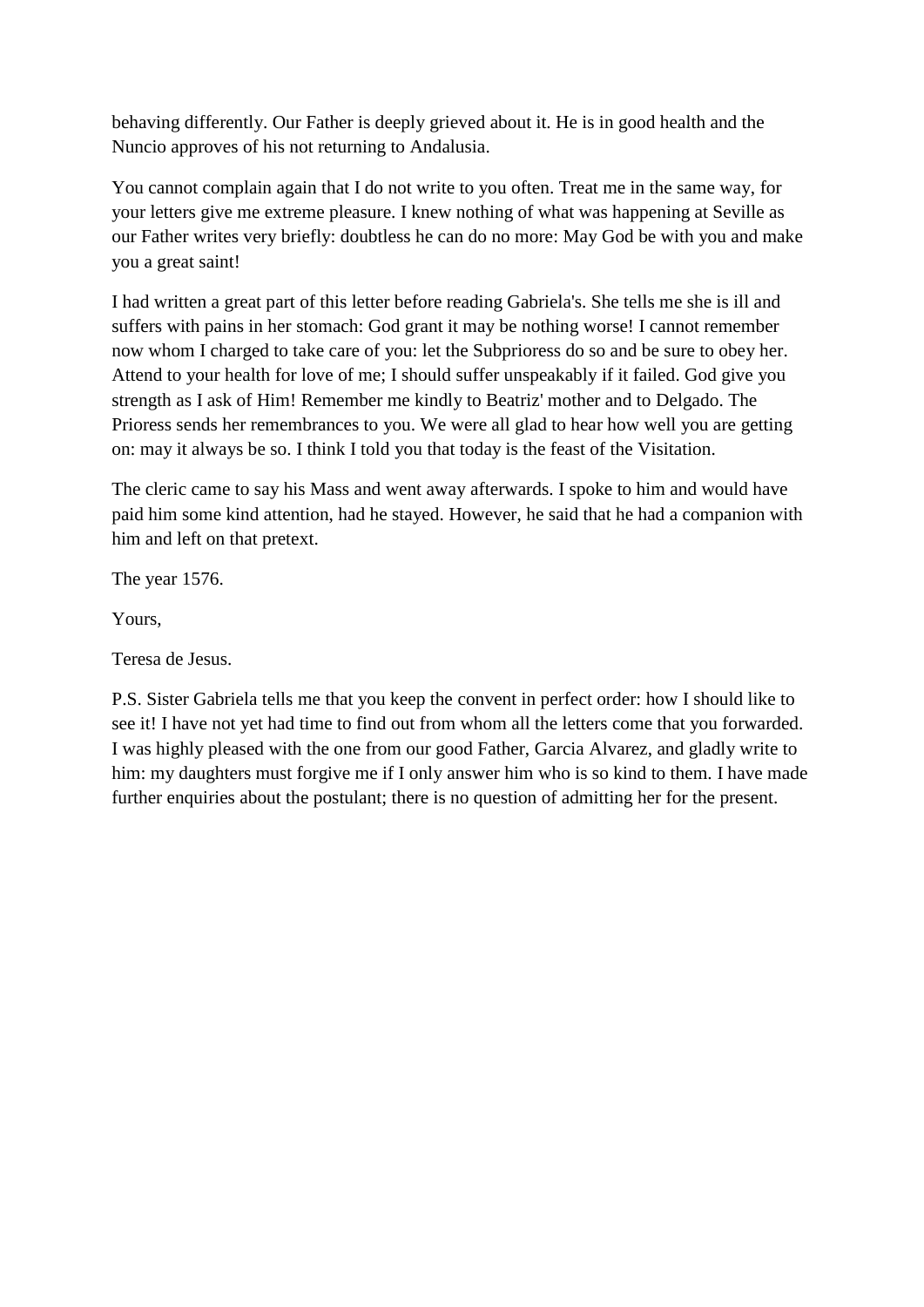## LETTER OF ST. TERESA OF AVILA

### TO MOTHER MARY OF ST. JOSEPH,

#### PRIORESS OF SEVILLE

*Written from Toledo, on the 11th of July, 1576, shortly after the previous letter*

Jesus be with your Reverence!

YOU will not say now that I rarely write to you for perhaps this letter will reach you before another I sent about three or four days ago. You must know that I shall stay here for the present. My brother left the day before yesterday; I made Teresa accompany him, for I am not sure whether I may be told to make some roundabout journey, and I do not want to have charge of the child.

I am in good health and it has been a rest to be away from all the bustle. Much as I love my brother, I do not like his being absent from his home. I do not know how long I shall stay here and am still wondering how best to arrange affairs at Malagon.

I am grieved to hear of your illness and it does not seem to me wise of you to dose yourself in such weather. Let me know how you are; may God give good health to you and these daughters of mine as I beg of Him! I entreat you all to pray for me. Your letters gave me great pleasure. I have answered some of them already and intend writing at once to my Gabriela and San Francisco. They both know how to exaggerate: God grant they do not tell untruths! Another time, do not let them both tell me the same thing, for all three of you described how the Octave of Corpus Christi was spent: still, I am not sorry for that and was delighted at your having had such fine ceremonies. God reward our Father, Garcia Alvarez, for having provided the means. Give him my very kind regards; I wrote to him the other day.

My brother and I were very glad that you have settled the excise duties on the house. His attachment to you is wonderful, in which he resembles me. I am also delighted to hear that some books have been given you and that my saintly prior is kind to you. May God reward him for it.

I should like to receive full details about what those poor friars are doing, and whether there is any way of pacifying them. How about the Franciscan fathers? Let all of you pray for our Father who is undergoing great trials. God grant that the severity shown to the Calced fathers may have done good! Remember me to Fray Antonio of Jesus and Father Mariano: in future I shall practise perfection as they do, by not writing. Tell Father Mariano that Fray Baltasar and I are firm friends.

Juan Diaz arrived yesterday from Madrid, but as there is no longer any idea of founding a house here, he returned to Court. The King has commanded our Father to address himself in matters concerning our Order to the President of the Royal Council and to Quiroga. God grant the arrangement may be successful! I assure you that our Father stands in urgent need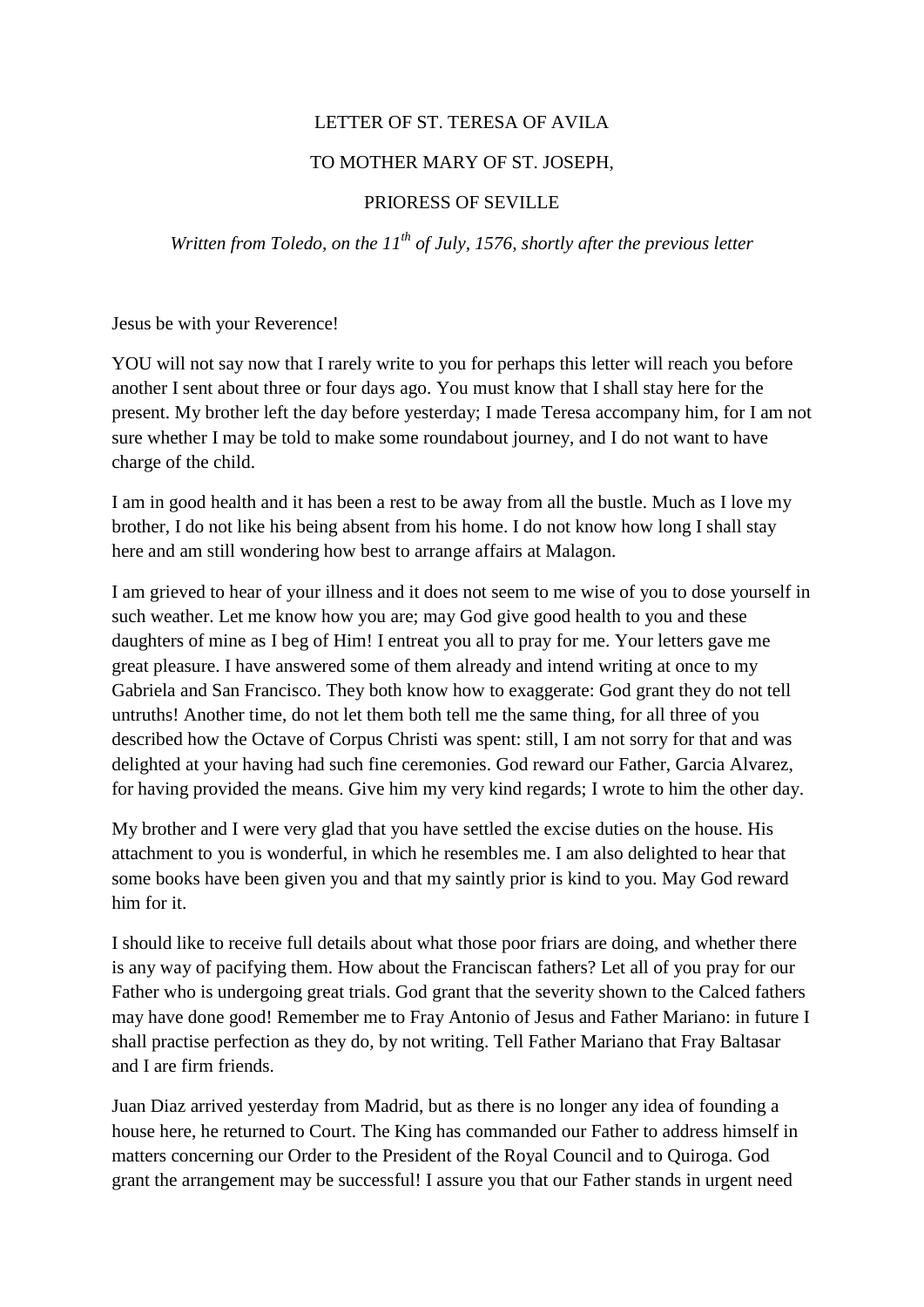of prayers. I also ask you to pray for the Father General who has fallen off his mule and broken his leg, much to my grief for he is an old man now.

Remember me affectionately to all my friends. Let the directions written on the enclosed paper be carried out.

Oh, how well the tunics suit me that you made out of the sheets! People here say that they are like linen.

May God make saints of you for my sake and grant you health. Take good care of yourself, for it is better than being ill.

Today is July 11.

Your servant,

Teresa de Jesus.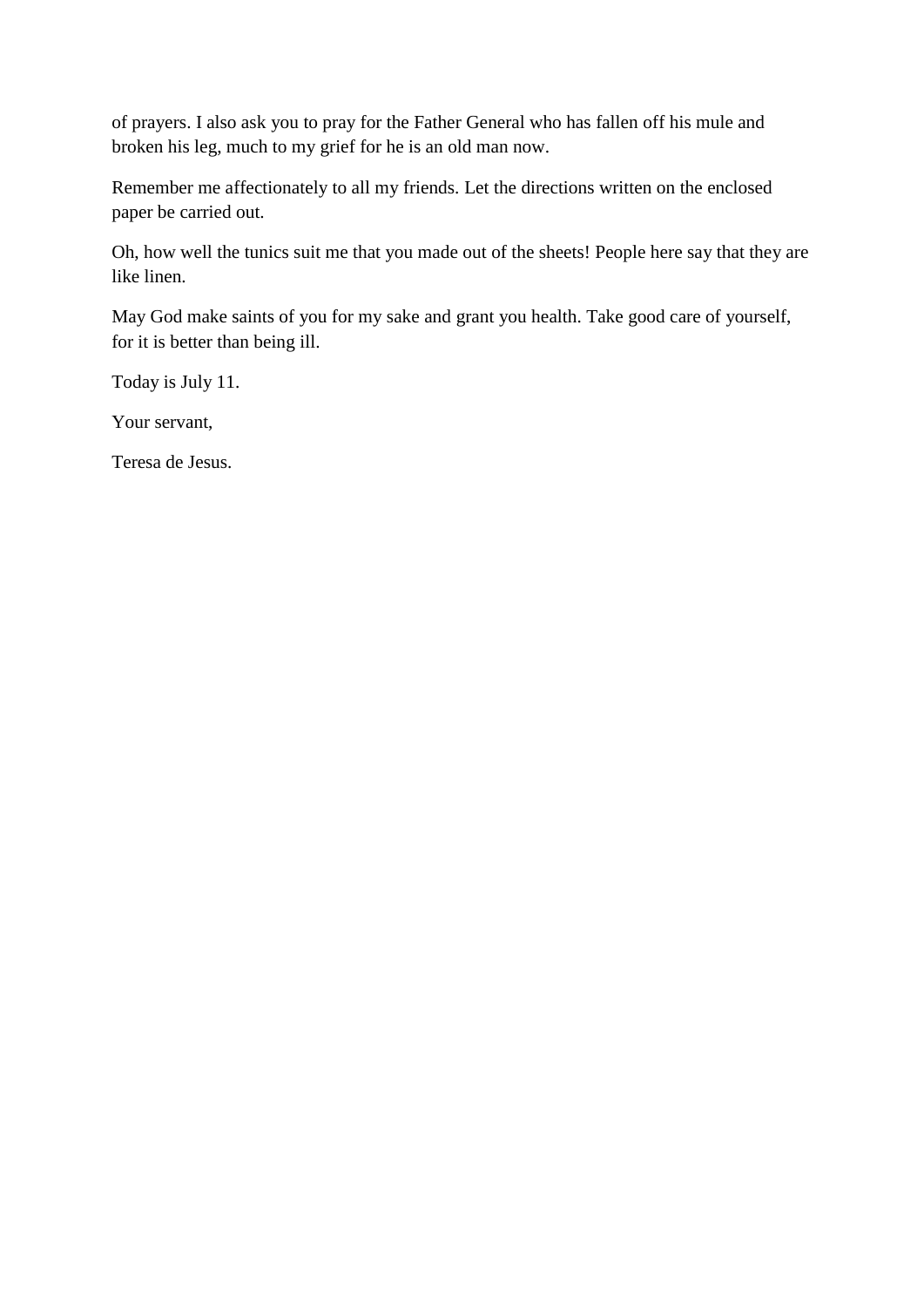## LETTER OF ST. JOHN OF THE CROSS

## TO MOTHER ANNE OF ST. ALBERT

## PRIORESS OF THE DISCALCED CARMELITES OF CARAVACA.

*Written from Seville, in June, 1588, whilst John was Provincial of Andalucia*

JESUS Be in your soul.

I wrote to you in haste when I left Granada for the foundation at Cordoba. I have since received your letter there, and those of the gentlemen who went to Madrid, thinking that they should find me at the congregation. You must know, however, that this meeting has never taken place, for I have been waiting to finish these visitations and foundations which our Lord has hastened forward in such wise that there has been no time to spare. The Friars have been received at Cordoba with the greatest joy and solemnity on the part of the whole city. No Order has been better received there.

All the Clergy and Confraternities of Cordoba assembled together on the occasion, and there was a solemn procession of the Most Holy Sacrament from the Cathedral Church – all the houses being hung with tapestry with great concourse of people, as on the Feast of Corpus Christi.

This took place on the Sunday after Ascension Day, and the Bishop preached, praising us much in his sermon. The house is in the best part of the city, and belongs to the Cathedral. I am now busied at Seville with the removal of our Nuns, who have bought one of the principal houses at a cost of about 14,000 ducats, being worth more than 20,000. They are now established there. His Eminence the Cardinal is to place the Blessed Sacrament in their chapel with great solemnity on the Feast of S. Barnabas. Before my departure I intend to establish another house of Friars here, so that there will be two of our Order in Seville. Before the Feast of St. John I shall set forth for Ecija, where, with the Divine blessing, we shall found another; thence to Malaga; and then to the congregation. I wish I had authority to make this foundation, as I had for the others. I do not expect much difficulty; but I hope in God that so it will be, and at the congregation I will do what I can; and you may say so to these gentlemen to whom I am writing.

Be pleased to send me the little book containing the Stanzas of the Spouse, which I think Sister Francisca of the Mother of God will by this time have copied for me. Remember to present my humble respect to Señor Gonzalo Muñoz, to whom I do not write for fear of being troublesome to him, and because your Reverence will make known to him that which I have here related to you.

Dearest Daughter in Christ,

Your Servant,

Brother JOHN OF THE CROSS.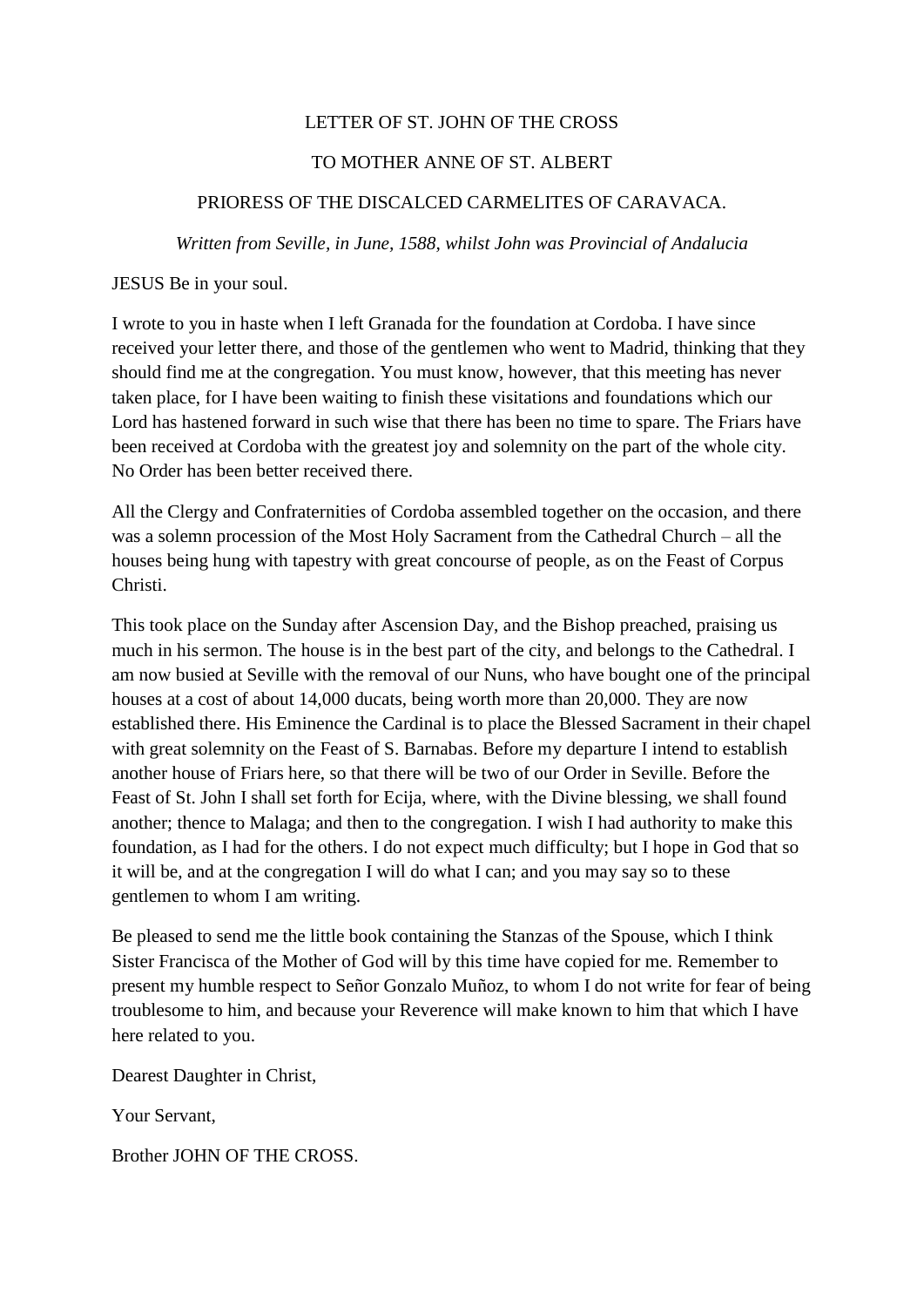## LETTER OF ST. JOHN OF THE CROSS

#### TO MOTHER LEONORA OF ST. GABRIEL

## A DISCALCED CARMELITE NUN.

*Written from Segovia, on the 8th of July, 1589, offering spiritual advice to a nun.*

JESUS Be in your soul, my daughter in Christ.

Your letter was very welcome to me, and I thank God that He has been pleased to make use of you in this foundation, which His Majesty has done for your greater profit; for the more He is minded to give us, the more does he enlarge our desires, even leaving us empty that there may be the more space for Him to fill with blessings. You shall be well repaid for those which, for the love of your Sisters, you now leave behind you in Seville; for the immense benefits of God can only be received and contained by empty and solitary hearts; and, therefore, because He has a special love for you, our Lord will have you to be alone for the desire He has to be your only companion. Your Reverence must therefore apply your mind to Him alone, and in Him alone content yourself, that in Him you may find all consolation. And true it is that even were the soul in Heaven, if the will were not bent to love it, the soul would be still unsatisfied. So is it with God – though He be ever with us – if our heart be attached to other things and not fixed on Him alone. I well believe that those in Seville will be very lonely without your Reverence. But, perhaps, you have already done all the good there which you were intended to do, and God wills that you should now work here, for this will be one of our principal foundations.

To this end, I pray your Reverence to afford all the assistance you can to the Mother Prioress, with great love and union of heart in all things; though I know that I have no need to enforce this upon one of such experience in religion, and so well instructed in all that is needful for such foundations. For this reason, we chose your Reverence for this work from among many less well fitted for it. Be pleased to remember me particularly to Sister Mary of the Visitation, and to Sister Joanna of St. Gabriel, to whom I return thanks for her letter.

May God give your Reverence His Holy Spirit.

Brother JOHN OF THE CROSS.